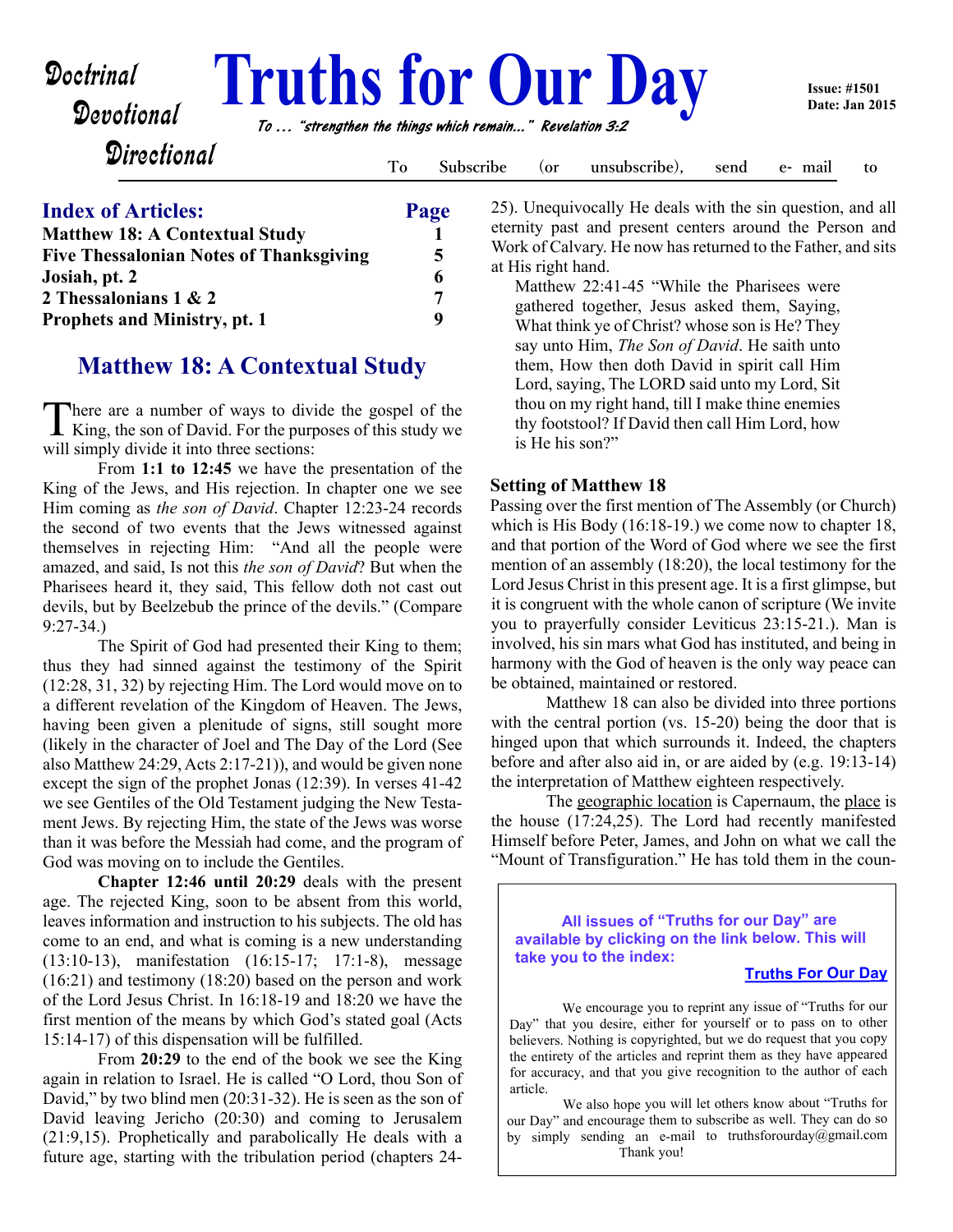tryside of Galilee that ". . .The Son of man shall be betrayed into the hands of men: And they shall kill him, and the third day he shall be raised again.  $\therefore$  (17:22b-23a). On the mount, they that were with Him were exceedingly afraid (17:6); in the countryside they were exceedingly grieved (17:23); but before coming into Capernaum they reasoned amongst themselves who should be the greatest (Compare Mark 9:33-34).

 In v. 24 Peter is asked if his master paid tribute. This we understand was a tax that went to support the temple in Jerusalem. Peter, not knowing what he said, (as in the mount (Luke 9:33)) said "Yes". The Lord Jesus gently confronted him on the matter and taught him of his new relationship as a son (17:25,26) and the importance of humility: "Notwithstanding, lest we should **offend** them, go thou to the sea, and cast an hook, and take up the fish that first cometh up; and when thou hast opened his mouth, thou shalt find a piece of money: that take, and give unto them for me and thee." (17:27).

 The time is at the same hour (18:1), when he drew the twelve around him (Mark 9:35), and began to teach them about humility. It was important for the Lord Jesus Christ to not offend anyone materially in any way (Consider Matthew 12:16-21/Isaiah 42:2-3.); they already were stumbled by Him spiritually (e.g. Matthew 11:6).

 Entrance into the kingdom of heaven is likened unto one becoming as a little child. In simple, childlike faith one believes what God has said about his sin and trusts the Savior.

# **Matthew 18:1-14; Little Ones**

To be great in the kingdom of heaven, one must humble himself as a little child. That is without pride, pretense or prejudice, but contrariwise with humility, honesty, and integrity. Verse 4 reads, "Whosoever therefore shall humble himself as this little child, the same is greatest in the kingdom of heaven." This is a Divine principle. It has been perfectly expressed in the life, death, and resurrection of our Lord Jesus Christ. He is the "author and finisher" of this truth, specifically as taught in Philippians 2:8-9: "And being found in fashion as a man, He humbled himself, and became obedient unto death, even the death of the cross. Wherefore God also hath highly exalted him, and given him a name which is above every name: . . ." There is no greater example than He, and the Spirit of God through Paul's writing says "Let this mind be in you, which was also in Christ Jesus!" (Philippians 2:5) Blessed be His Name!

 At verse 6 the AV clearly points out a change. From little child (*paidion*) to little (*mikros*) one. *Mikros* is where we get the term micro. A micron is an extremely small unit of measure. A microscope reveals what is invisible to the naked eye. A little one in Matthew eighteen is a believer who measures himself to be extremely small and is invisible in his own mind. He doesn't focus on himself at all, nor

does he contemplate his humbleness; he focuses on the Lord Jesus Christ instead, and magnifies Him, continually bringing Him to the forefront of his life. This is true humility, and the Lord Jesus Christ says "the same is the greatest in the kingdom of heaven." "But whoso shall **offend** one of these little ones which believe in me, it were better for him that a millstone were hanged about his neck, and that he were drowned in the depth of the sea." The word offend is *skandalizo* and means to entrap, i. e., trip up (figuratively, stumble (transitively) or entice to sin, apostasy or displeasure): — (make to) offend. [Strong #4624] This individual dares to tread where the Lord Jesus would not go in 17:27, except that it is now to a humble believer.

 In Matthew 18 we have three pairs of individuals. Here in verse 6 we have one that stumbles, and a believer who is stumbled. In verse 15 we have a brother that has sinned, and another brother who has been sinned against. In verses 28-30 we have a servant who is forgiven, but will not forgive his fellow servant. Contextually all three pairs are dealing with fellow believers (Compare Luke 17:1-4.) and the truths taught are interlinked. How could it have been better for a believer that stumbles "one of these little ones" to have died such a disgraceful death prior to stumbling his brother? One example that comes to mind is King Hezekiah. Had Hezekiah accepted his announced death and died we would not of read of his weakened faith (2 Kings 20:8); his pride and complacency (2 Kings 20:13); nor his lack of care for the future testimony (2 Kings 20:19). Additionally such moral decline would not have been linked to his family name as that which his son, Manasseh, displayed, and the report to Babylon concerning the treasures would've never taken place under his watch (2 Kings 20:13-17). The result of Hezekiah living longer was disastrous. Concerning Hezekiah's testimony for God as seen in the last fifteen years of his life "it were better for him that a millstone were hanged about his neck, and that he were drowned in the depth of the sea."

 The warning to the disciples and to us who have followed them is "Take heed that ye despise not one of these little ones;" (Verse 10a). To despise a brother is to esteem him low. A prideful person that elevates himself puts the humble believer in the position where he has placed himself, but God sees "the same is greatest in the kingdom of heaven."

 The ways a person may despise another are numerous. One could despise another due to their youth (1 Timothy 4:12), genealogy (Titus 3:9), social standing (James 2:6) or spirituality (2 Timothy 3:12). Sadly the list could go on.

 Finally, A. the Lord Jesus Christ died to save them (Verse 11); B. "in heaven their angels do always behold the face of [His] Father which is in heaven." (Verse 10b); and C. "it is not the will of your Father which is in heaven, that one of these little ones should perish." (Verse 14)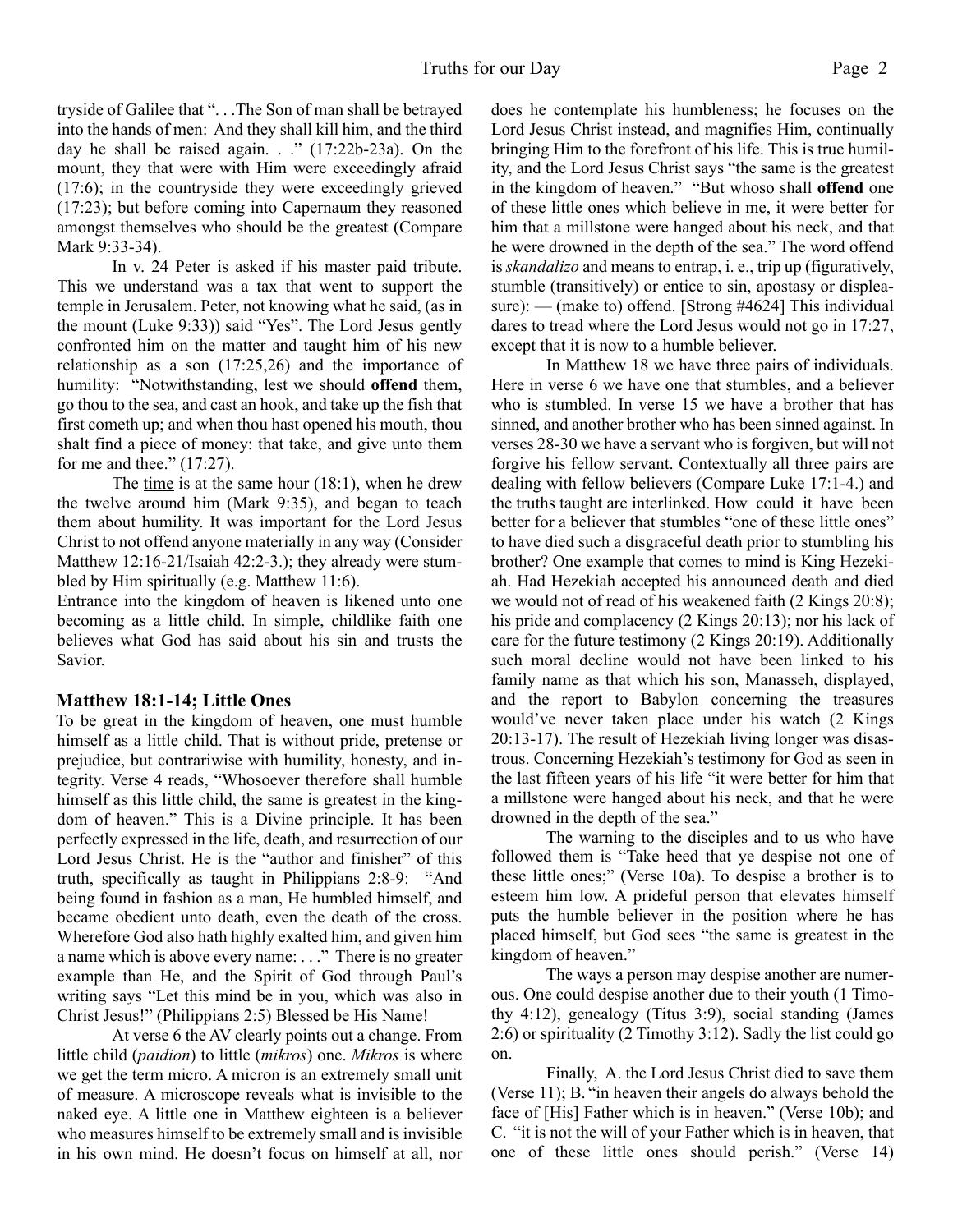What we can learn in verse eleven is that not just the proud, nor just the humble, but that all of us started in the same place: "For the Son of man is come to save that which was lost." All who are saved were both low enough to need their sins forgiven, and made high enough through salvation to be called saints. God loved us equally as sinners. We will see that He also applies that equality to us as saints.

 The word translated "Lost" in verse eleven, and "Perish" at the end of verse fourteen are the very same. It means "to destroy fully (reflexively, to perish, or lose), literally or figuratively: — destroy, die, lose, mar, perish." [Strong #622] Seeing what has come before (i.e. the humble brother stumbled) and what follows after (i.e. the proud brother who has sinned) we can see it is not the desire of God that either should perish in (or mar) their testimony for Him, but that both would be recovered whenever they fall, whether by the means of another stumbling them, or by one's own prideful ways.

 In verses 12-14 though the context of the lost sheep is directed especially towards the "little ones" (Verse 14) who have been stumbled, the principle applies to all saints who have gone astray. "Astray" means "to (properly, cause to) roam (from safety, truth, or virtue):  $-$  go astray, deceive, err, seduce, wander, be out of the way." [Strong #4105] Though the word occurs 39 times in the New Testament, the first three occurrences are here in verses twelve and thirteen. It can be in the passive (e.g. as being seduced or deceived), or active (e.g. to deceive or err). We should not forget the context that "it is not the will of your Father which is in heaven, that one of these little ones should perish" in their testimony for Him; but we should take note as we move on that the care for His saints applies to all.

#### **Matthew 18:15-20; Sinning Brother**

In verse 15 we have the second pair. This time the word is not *skandalizo* (stumble) but *hamartano* (sin). It is the first use of the word sin in the New Testament, and it is of one brother against another brother in Christ. (Though some manuscripts omit "against thee," most translations retain the expression. A sin of a brother, whether directed against another or not, is "against thee," since it will affect the testimony of all who are identified with him.)

 The second use of the word *hamartano* is in verse 21: ". . . how oft shall my brother sin against me, and I forgive him? till seven times?" The first portion of the chapter deals with humility; the last with forgiveness. There is a principal for the prideful one who stumbles the little one (Verse 6). There is a punishment for the pitiless who will not forgive his brother (Verses 34-35).

 The Lord's answer to the question was "I say not unto thee, Until seven times: but, Until seventy times seven." Offenses must come, and brother will sin against a brother, and there is need for forgiveness, therefore/because of/seeing that, "is the kingdom of heaven likened unto a certain king, which would take account of his servants."

 In verse 28 we see the final pair. This time the pair are fellow servants who owe a debt. Three debts are charged. One of inestimable value (verse 24) was forgiven (verse 27); A second of reasonable value was demanded with payment due at once (verse 28). It was not forgiven. A third of moral value was charged on account of a lack of compassion, and they "delivered him to the tormentors, till he should pay all that was due unto him." (Verse 34) The Lord said, "Shouldest not thou also have had compassion on thy fellowservant, even as I had pity on thee?" (Verse 33) Matthew 6:14-15 "For if ye forgive men their trespasses, your heavenly Father will also forgive you: But if ye forgive not men their trespasses, neither will your Father forgive your trespasses."

 Coming back then to verse 15, we see that a brother has sinned against another brother. It has caused separation between two brethren, and communion needs to be restored. The brother who has been sinned against tells it to his heavenly Father (verse 31). Then, before dealing with his brother he must judge himself (See Matthew 7:1-5) and the sin before God (See Matthew 5:21-26) before trying to "gain his brother" that has sinned against him. It is implied in the chapter that this brother has already humbled himself, but in doing the above he is manifesting it.

 We need to be careful when applying the first mention of anything in scripture. Today, with the Word of God complete, knowing the goal is to gain the brother back, we would prayerfully include passages such as Galatians 6:1: "Brethren, if a man be overtaken in a fault, ye which are spiritual, restore such an one in the spirit of meekness; considering thyself, lest thou also be tempted." It is to be done quietly and in quietness of spirit: ". . . go and tell him his fault between thee and him alone..."

 The JND translation is helpful with what may follow in verse 16 after the initial meeting between the two brethren, alone: "But if he do not hear [thee], take with thee one or two besides, that every matter may stand upon the word of two witnesses or of three." The Greek words *de san akousé* literally mean "but not hearing (or understanding)". It is accepted by the present writer that one who has sinned and has not asked for forgiveness already may fit with the AV and "will not hear thee". However "will" is supplied by the interpreters. It may be safer then to recognize that he who trespassed may not agree with the sin which he is accused of committing or he may not understand it. In either case the result is without repentance (Compare again Luke 17:1-4.), and it follows then that one or two more brethren are to be brought along so that every fact may be established. The total number of brethren is limited by the Lord to "two or three."

 It is also implied that these one or two others have already done as the first brother did: They humbled themselves. In doing so they also judged themselves before God,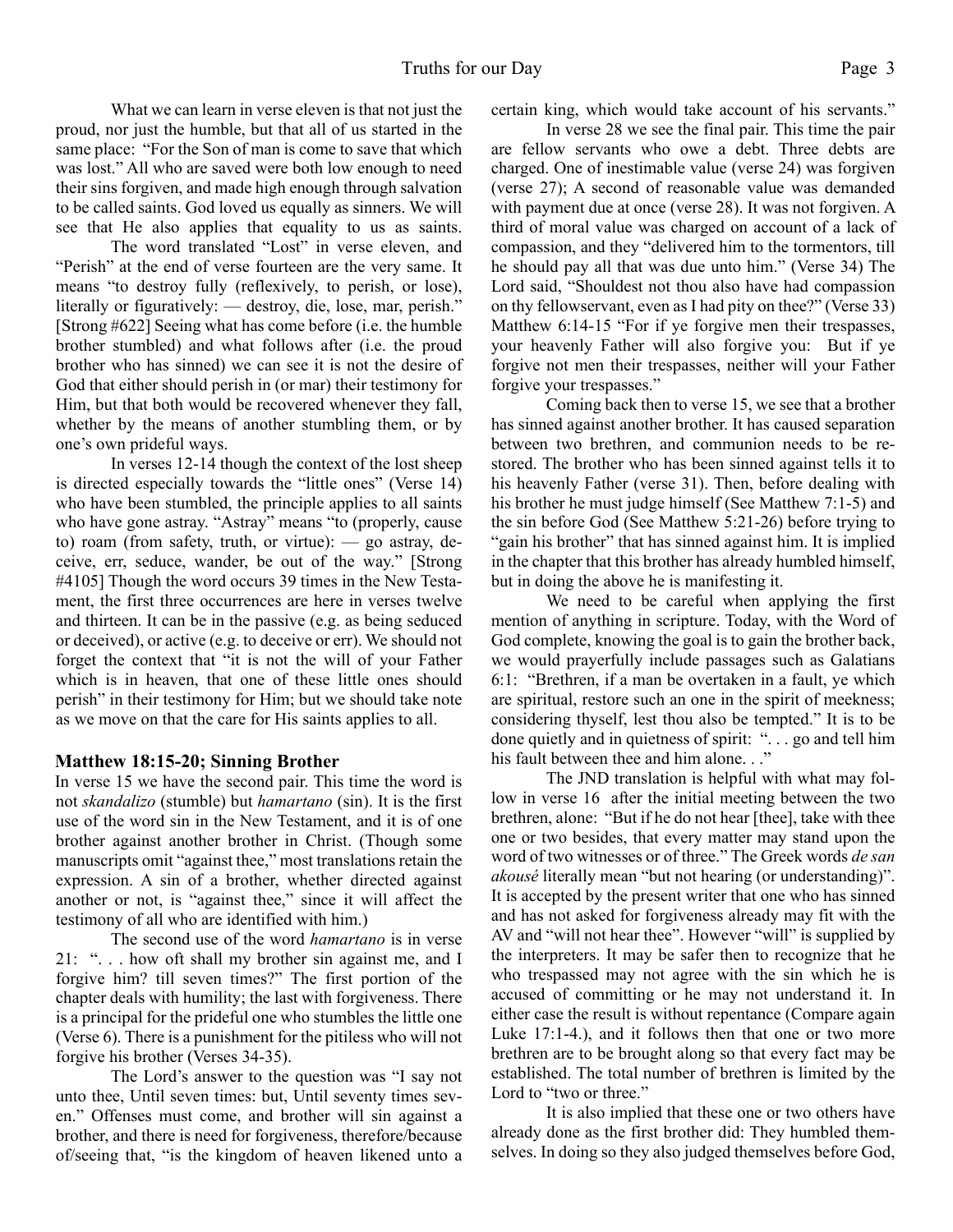and they confirmed that the sin was legitimate and not "without a cause". To complete the circle they confirmed that the brother that has been sinned against has already done this as well that they might be of one mind before God. "That if two of you shall agree on earth as touching any thing that they shall ask, it shall be done for them of my Father which is in heaven." (Verse 19) The word "agree" is *sumphoneo*, and means to be harmonious in agreement. Unity between brethren is precious at times like this; harmony with God is paramount.

 The facts being established, "and if he shall neglect to hear them" the assembly is told. It is unlikely after not hearing during the first two meetings that there is any question of understanding anymore, but of hearing, and he will be unlikely then to listen to the assembly. At that point the Lord Jesus says "let him be unto thee as a heathen man and a publican."

 There are layers to the Word of God, and Matthew 18 is no exception. We see in the undertones of the chapter a humble brother and a forgiving Lord contrasted with a proud and merciless brother. Brethren reading this chapter today would also have in their mind how much they've been forgiven (verse 24), and how the Lord Jesus Christ has exhorted them to freely forgive (verses 21, 33).

 So what did the Lord mean when he said "let him be unto thee as a heathen man and a publican?" The heathen equated to an unbeliever of the nations, and a publican, a sinner of the Jews. The Lord ate with, and was accused of being a friend of publicans and sinners. He chose a publican to be one of His twelve disciples.

 The brother who did not repent of his sin was to be dealt with in the context of seeking his restoration. Having the complete canon of scripture we prayerfully search elsewhere in the Word of God to guide us in what is to be done in each specific circumstance. The assembly may abstain from associating with him (e.g. 2 Thessalonians 3:6), or "have have no company with him, that he may be ashamed. Yet count him not as an enemy, but admonish him as a brother." (2 Thessalonians 3:14b,15) If his sin is heretical then he'd be rejected publicly (Titus 3:10-11). The principal of Matthew 18 may also ultimately be used in matters that end with excommunication. This should be done carefully and prayerfully in the light of all scripture, and before God.

 Throughout the entire process those involved in trying to gain their brother have humbled and judged themselves before God, and sought His will in the matter. Having done so with God, there is harmony with God, and His will is known. If it is not known, the judgment cannot proceed until it is.

 In verses 15-20, the Newberry Bible helps us see that there are three perfect participles which indicate "having been and being". Two of them occur in verse 18. What is bound and loosed by the humble brethren has already

been bound or loosed and continues to be bound or loosed in heaven. Thus the brethren, having sought God's will, and acting in harmony with it, pray according to the will of God, and thus they are in concert with the God of heaven on the matter of the brother, and the sin he committed. This is very solemn. It is not ours to do nothing, nor is it ours to do too much. It is ours to act in the will of God. Though perhaps redundant it should be plainly said that this is not men acting outside the will of God, and God binding it by some simplistic principle. It is men seeking, finding, and applying God's will in this serious matter. This is commendable.

 If any question remains, the issue of prayer is brought forth by the Lord Jesus to show that seeking agreement between brethren and with God is necessary. In this we are also given another principle of God: "Again I say unto you, That if two of you shall agree on earth as touching any thing that they shall ask, it shall be done for them of my Father which is in heaven." (Verse 19) This principle is also developed for us further in scripture. For example, prayer is to be done in faith (Matthew 21:22, James 1:6-7); and in the name of the Lord Jesus Christ for the purpose "that the Father may be glorified in the Son." (John 14:13-14) What is to be asked for is in agreement with God (John 15:7), and not simply to be used for our own personal desires (James 4:3).

 Praying for and being in agreement and acting in harmony with God, the brethren would also have prayed from beginning to end for the restoration of the brother who had sinned. Having any other priority of purpose is outside the will of God (and the context of this chapter) and is not only not in harmony with Him, but will not be honored by Him (e.g. as having been bound or loosed in heaven).

 Could it be that an individual in the character of a proud brother who stumbles the "little one", with craftiness brings in others, and with a claim on scripture they excommunicate a "little one" from the assembly wrongfully? This is a solemn question and a sad reality at times. An obvious example where this takes place in scripture can be found in 3 John.

 Discernment must be exercised when on the surface a man (or men) may claim to have scriptural backing in their actions, yet their fruit is clearly not spiritual. The Lord Jesus warned of such men in Matthew 7:15-20. He also appealed to discernment in such matters in Matthew 12:33- 37. To ignore His teachings, His warnings, and His appeals is perilous. In fact history, teaching, warnings, and appeals concerning just such a threat is brought out throughout scripture. This size and scope of this article does not allow for further development of this sad fact.

 Out of trials spoken of in the Word of God come great truths. Our remaining verse is a sublime segue from what the assembly has just had to deal with. The two or three in verses sixteen and nineteen are finally seen in the last perfect participle of this middle section of Matthew 18.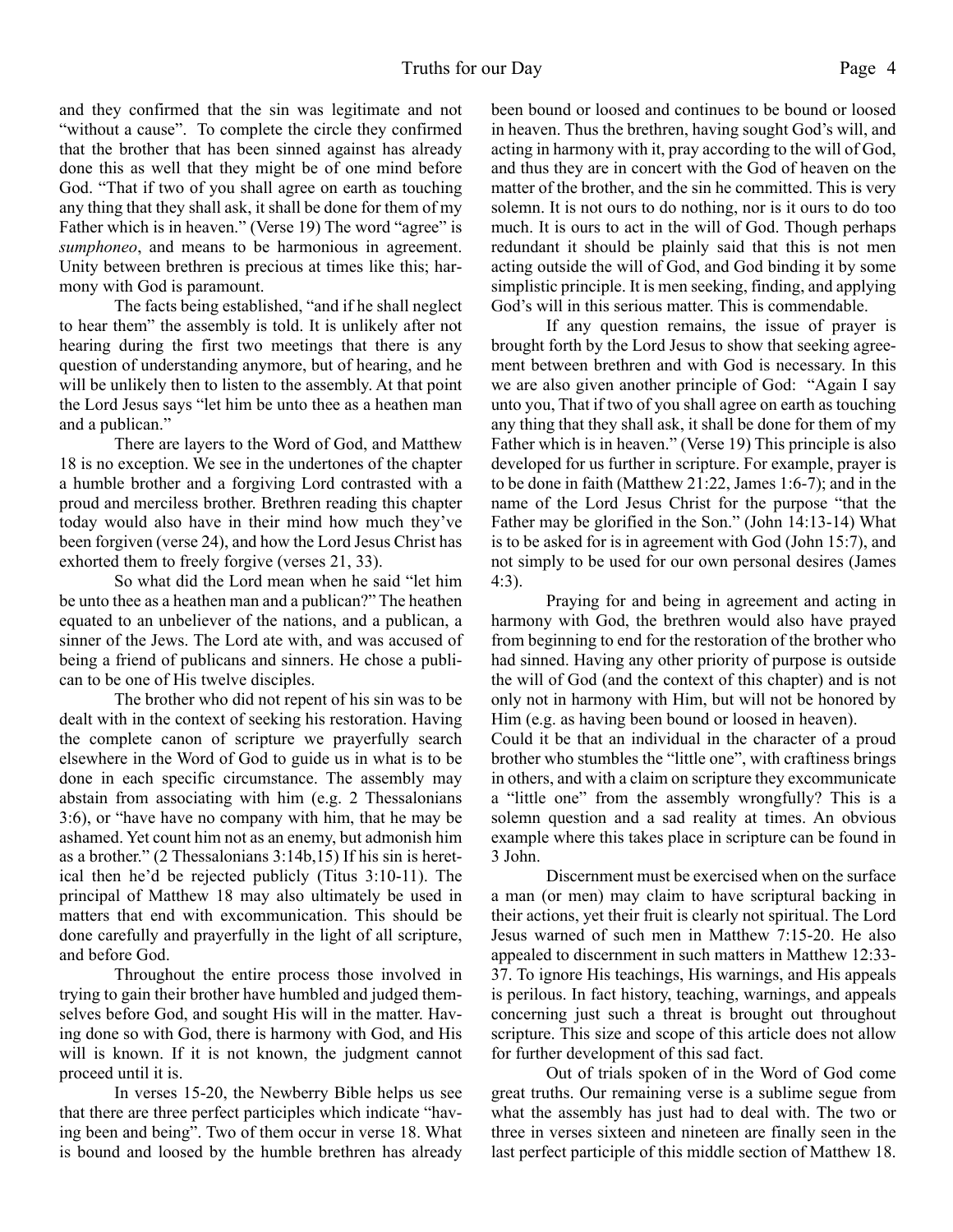They are seen "having been and being gathered to the name of the Lord Jesus Christ." In the beginning of the chapter we see a humble child in the midst of the disciples. Here we see the Lord of Glory in the midst of his assembly. It is both solemn and sublime.

#### **"For where two or three are gathered together in my name, there am I in the midst of them."**

"It is always the case that those who think much of Christ think little of themselves, while those who think little of Christ think much of themselves." (F. B. Hole in comments on Laodicea)  $(F, B, Hole$  in comments on Laodicea)

# **The Five Thessalonian Notes of Thanksgiving**

*William Williams*

In chapter 3 we get the third note. "For what can we render to God again for you, for all joy wherewith we n chapter 3 we get the third note. "For what can we joy for your sakes before our God." This is the soulwinner's note of thanksgiving. There is a special God-given joy in winning souls for Christ, a joy that humbles and prostrates in His presence. We fear that many of the Lord's people are strangers to this joy. They have no one of whom they can say, as Paul of Timothy "My true child in faith." What a calamity it was when Jeremiah was sent to Coniah with the message: "Thus saith the Lord: Write ye this man childless." But what will it be at the judgment seat of Christ to be written "childless," not a soul won for Christ in a long life of 20, 30 or 40 years. We would advise young Christians to begin early to win others for Christ. It is the blessed God given privilege of all to do so. Natural children are good, but spiritual children are better. With death or at His coming the natural ties shall cease; but His advent will only usher in that distinction which shall make the spiritual children a joy and crown of glorying. Dear Rutherford longed to have such children when he wrote:

 "If one soul from Anworth meet me at God' s right hand; My heaven will be two heavens, in Immanuel's land."

There is no royal road to win souls for the Master. He can use a thousand means and ways to awaken and save poor sinners; but there certainly are conditions which are favourable to this end. Genuine fellowship with God will invaribly produce a care for our fellow men's spiritual welfare; it will beget love for them, and love will prompt us, however timid and backward, to reach them. If we cannot preach to them we can reach them by a sound Gospel tract. When we were on the West Coast we were staying with a Brother and one morning as he put on his coat, he slipped some tracts into a small inside pocket, saying at the same time: "When I get my suit made I always ask the tailor to put me in a small pocket here; I call it the Lord's pocket. I put ten tracts in here every day and I give them out to different ones in my daily routine of business." We are sure that if we have a heart for perishing sinners we shall soon find scriptural means and ways of reaching them, and the sure outcome will be spiritual children which will cause us to say with Paul: "What thanksgiving can we render unto God again for you?"

In the second epistle, first chapter, we get the fourth note: "We are bound to thank God always for you brethren, as it is meet, because your faith groweth exceedingly and the love of every one of you all toward each other aboundeth." Faith in God can, and ought to grow. It was with fear and trembling as poor lost sinners that we trusted Him; but simple faith brought peace and rest to our troubled souls; and then as we began to feed on His word our faith grew stronger and greater. It is a special cheer that the Lord's servants have as they see their spiritual children growing in faith and love, and we are sure that God finds special joy in seeing His children grow and develop in that new life imparted from above.

When we were building the Hall in Aroa, Venezuela, our faith had plenty of room to grow and we often found how little it was. On one occasion we had no mail for some time, and there were just two trains carrying mail every week. The last one had come in on Thursday and still no mail. The railway company had sent us in a bill for freight that would be collected on Saturday and there were three workmen to pay and nothing in hand to do it with. Friday night came and still no relief. and there was a peculiar sense of loneliness and depression felt at times as unbelief took the place of faith in the living God. On Friday night, after a hard, hot day's work, on the new Hall we got to the place where we were staying and we sat in a chair meditating. A knock came to the door and a Brother in his overalls, a turner in the railway shops, walked in and put a heavy parcel of money rolled up in a piece of dirty paper into our hand. This man had been a devout R. C., but was led to the tent meetings by a fellow mechanic and we remember him still how he used to come with a chair on his shoulder to sit on, as the tent used to be so crowded that many had to stand. God saved him and he began to grow. As he gave us the parcel of silver we asked him for an explanation. He said: "You know that I have some cattle down the line. I lost a steer some time ago and I made a contract with the Lord that if He would return me the bullock I would give Him half of the price for the new Hall, and then as I have been poorly I was going to use the other half to take me to Duaca for a few week's rest. My brother found the steer and has just sold it to the Governor, and I feel that God has been so good and gracious to me in saving me that I have resolved to give Him all, and not take a holiday. Goodbye, I must hurry home and wash up to be back in time for the meeting." He was off. We shall not soon forget that lesson. We took the thirty big silver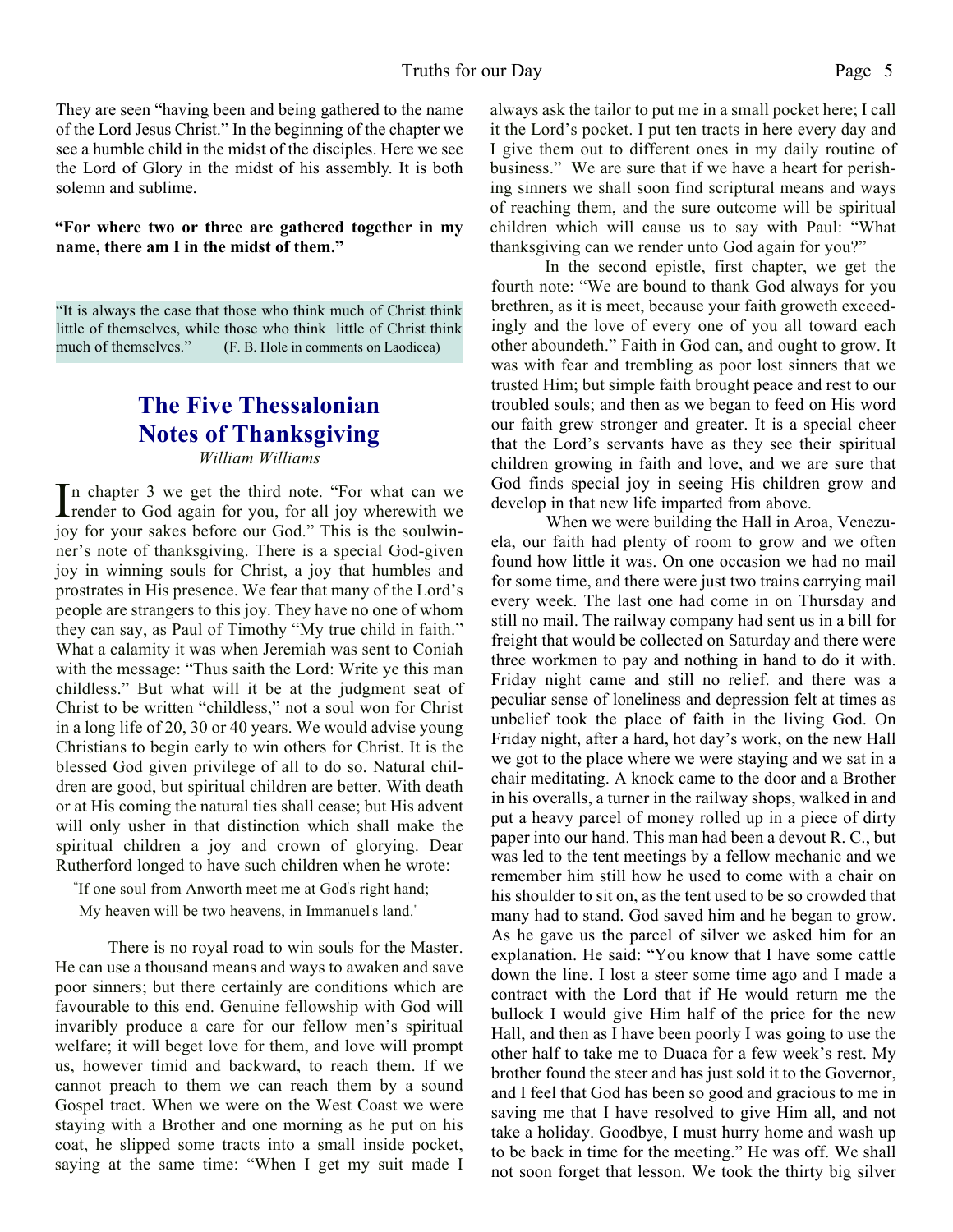dollars and went through to our room, placed them on the table and got on our knees in confession and thanksgiving. What joy it was to see this dear brother's faith and love growing exceedingly.

The fifth and last note we have in chapter two, "But we are bound to give thanks always to God for you, brethren beloved of the Lord, because God hath from the beginning chosen you to salvation through santification of the Spirit and belief of the truth."

The Apostle looks back to what God had saved them from; sin, superstition and idolatry. He then looks forward to the coming crisis, the satanic deception, the terrible tribulation, and as he thinks of these beloved Thessalonian saints, he thanks God that they have been chosen to salvation from it all; that they would not pass through it but would be with Christ in the heavenly places.

May the Lord help us then in some measure to imitate those Thessalonian Christians, retaining the form of sound words, expecting the immediate and personal coming of Christ for His own at any time: and as we wait let us work, work, WORK, constrained and impelled by the dying love of our risen Lord. And in the measure that we do this, these five notes of thanksgiving shall be re-echoed in us to the praise and glory of God.

# **Josiah and Revival, pt 2**

*Robert Surgenor*

# **His Awakening**

In the eighth year of his reign, while he was yet young, he<br>began to seek after the God of David his father" (2 n the eighth year of his reign, while he was yet young, he Chronicles 34:3). The first seeking king was Saul. "And Saul's uncle said unto him and to his servant, Whither went ye? And he said, To seek the asses" (1 Samuel 10:14). This huge hulk of unsanctified flesh was an extremely selfish and self-centered man, who became an enemy of David. It is interesting that at the very commencement of his public life he is seen seeking unclean animals. This seemed to characterize him to the day of his death, where we find him seeking a witch and dying among the unclean. The world loves that which God hates and hates that which God loves. "For vain man would be wise, though man be born like a wild ass's colt" (Job 11:12). The circus tent attracts far more than the gospel tent. The games of the day hold a far greater attraction than the gatherings of the Lord's people. The world is an unclean place and we are exhorted to "keep ourselves unspotted from the world" (James 1:27). What are we seeking?

 As a lad of sixteen, Josiah sought after His God. How wonderful to see a young man, a young woman, seek after God. I realize that one cannot save themselves, but one certainly can seek to be saved. Perhaps the martyred Isaiah's words came by way of mouth to the lads attention. "Seek ye the LORD while He may be found, call ye upon Him while He is near: Let the wicked forsake his way, and the unrighteous man his thoughts: and let him return unto the LORD, and He will have mercy upon him; and to our God, for He will abundantly pardon" (Isaiah 55:6,7). It was said of three other kings that they sought the Lord–Asa, Jehoshaphat, and Uzziah. I am sure that it is the prayer of all Christian parents that their children will seek the Lord at an early age. Do you as a Christian parent make it attractive to your children to seek the Lord? Do they see in you contentment, peace and true happiness as a Christian? Do they observe that you have a happy fellowship with other believers, a fellowship that the world knows nothing about? Do you live in such a way that you make them wish that they had what you possess? Or, do they see in you a grumbling saint, never content and certainly not enjoying the Lord. How is your home adorned? A television in the home is one of the most successful ways to instill into your children a thirst for the world. Are you raising them for the world, encouraging them in worldly affairs? Certainly we want the best for our children. But, what do you consider the best, being successful in the world, or, becoming a child of God? We realize that salvation is of the Lord, but God forbid that any parent should become a stumbling block to their children in they're seeking the Lord.

 I have often been asked by parents, "When is a child old enough to be saved?" I would say that depends on the child. Matthew Henry, whose outstanding commentary is read world-wide, was saved at the age of ten. Isaac Watts, who wrote hundreds of profound hymns and is acknowledged as "the father of English hymnody," sought the Lord and found Him at the age of eight. Jonathan Edwards who set all of New England on fire for God and saw thousands saved through his preaching, was saved at the tender age of six. Josiah was sixteen and God gave him twenty-three years to prove the reality of it, which he unmistakably did. May God give parents the joy of seeing their little ones seeking the Lord at a tender age. God assures us, "Those that seek Me early shall find Me" (Proverbs 8:17). May God also give those parents the joy of seeing their little ones, after confessing Christ, going on and proving in their life to be truly the workmanship of God. May the Lord give parents the wit and wisdom not to encourage a false profession in their children. On the other hand, may they be given wisdom from above not to discourage the little one in their profession. Let us consider, that little children who are saved are not thirty-year-old mature individuals They are children, thus they will be childish. I knew of an unwise couple who had a child profess. However, every time the little fellow did some trivial thing that they considered wrong, they would yell at him, "If you were saved, you wouldn't do that!" This kept up to the point that the child gave up his profession. He was so confused and never encouraged in the home. Later he professed again, gave that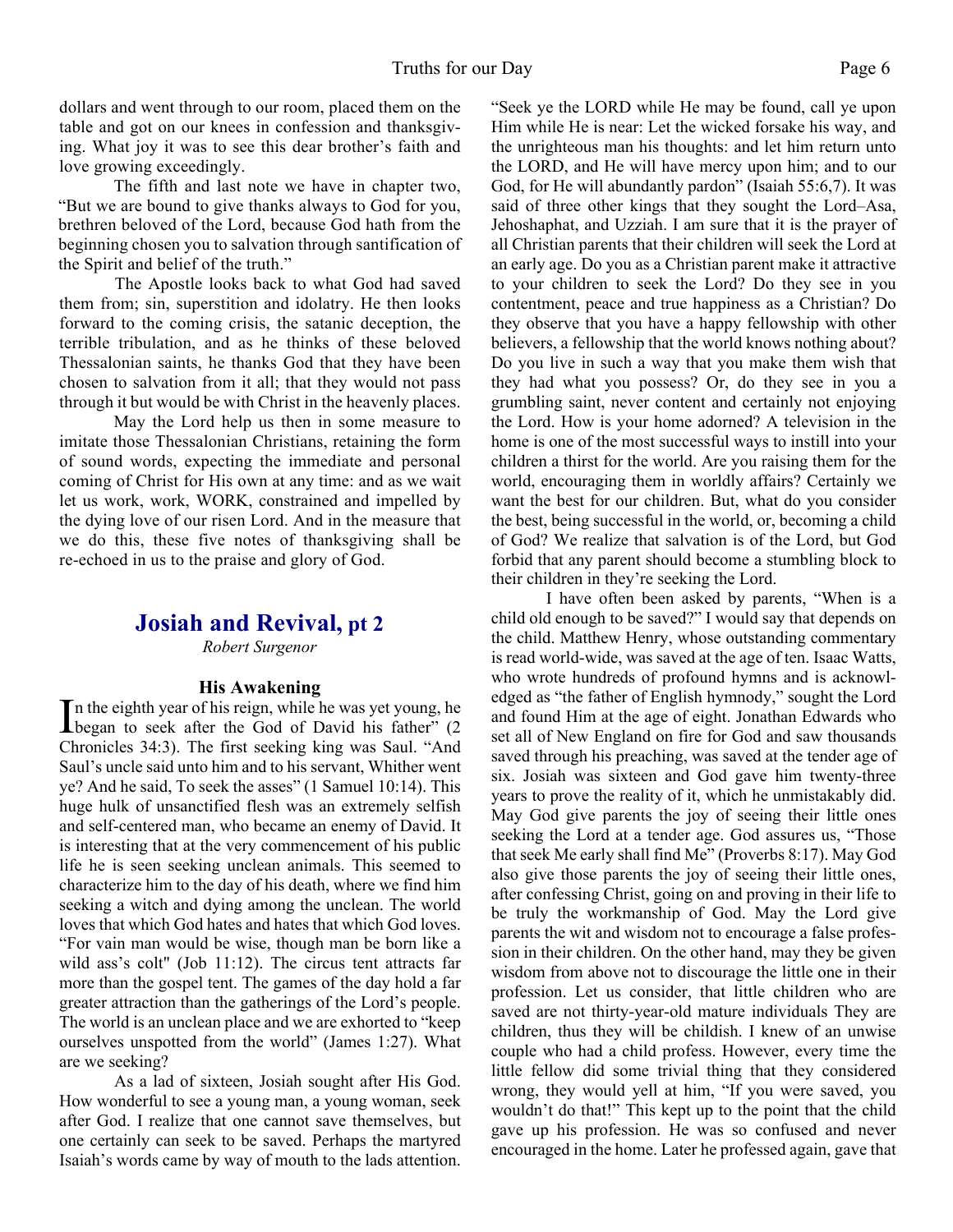up and professed again, then again. I myself believe that he had the root of the matter in him the first time, but due to unwise parents he was sidetracked into "Doubter's Castle" and could never seem to escape its grip. A life that could have been useful for God, was ruined. After seeking God and finding God, we are exhorted to, "Seek ye first the kingdom of God, and His righteousness; and all these things shall be added unto you," (Matthew 6:33). Even in Old Testament times this could be said of the young king.

# **His Acclaim**

Having considered his ancestry and attitude, let us consider for a few moments Josiah's Acclaim. It really matters very little what men think of me. The all-important thing is, what does God think of me? I am sure in Josiah's day there were folks not too happy with this "young upstart" trying to change things in the nation. Jeremiah was the speaking prophet during Josiah's day and God warned His prophet saying, "Whatsoever I command thee thou shalt speak. Be not afraid of their faces" (Jeremiah 1:7,8). God accused the nation of going far from Him and walking after vanity. Even those who handled the law (the priests) God said, "Know Me not." God's lament continues: "For my people have committed two evils; they have forsaken me the fountain of living waters, and hewed them out cisterns, broken cisterns, that can hold no water"  $(2:13)$ . "Yet I had planted thee a noble vine, wholly a right seed-how then art thou turned into the degenerate plant of a strange vine unto me?" (2:21). Thus we see the attitude of the people toward God or anything of God during Josiah's childhood days. Nevertheless, here in the midst of apostasy rises a young man with the right ATTITUDE. God's pen writes, "And like unto him was there no king before him, that turned to the LORD with all his heart, and with all his soul, and with all his might, according to all the law of Moses; neither after him arose there any like him" (2 Kings 23:25). Some have said the Bible contradicts itself, quoting 2 Kings 18:5. "He trusted in the LORD God of Israel; so that after him was none like him among all the kings of Judah, nor any that were before him." This was said of King Hezekiah. What scoffers fail to see is that when God is commenting on Hezekiah, He is placing emphasis upon Hezekiah's trust in the Lord. While in the case of Josiah, the LORD is placing emphasis on the wholeheartedness of the young king's turning to the LORD.

 Fellow saint, let us bring this up to our day. Look at all the saints that are in the fellowship of your assembly. Which one do you think that it could be said of the Lord, "There is none like that saint"? I have seen some amazing cases of saints trusting God. Some godly widows would put many preachers to shame when it comes to wholehearted trust in their God. Isn't it also wonderful to see in a saint, wholeheartedness in turning to God and walking in His way in spite of the trend of the day in departing from divine principles? May God raise up young men and women in our

assemblies that will purpose in their heart, that no matter what the cost, and that no matter what the trend, they will turn to the Lord with all of their heart, soul, and might. Josiah, his ANCESTRY; his ATTITUDE; his AWAKEN-ING; and his ACCLAIM. How his report card should speak to us today. May God in His sovereign grace, raise up Josiahs amongst us today.

A pure heart, then, contains nothing adverse to God. For where there is mixture, there cannot be purity.

Thomas Cook

# **2 Thessalonians 1-2**

Chapters 1 and 2 of this short yet extremely stimulating<br>epistle afford great encouragement to tried and trouhapters 1 and 2 of this short yet extremely stimulating bled saints, particularly while passing through persecutions and tribulations. These saints were being especially tried, for the enemy of their souls was assailing them with false teaching that the day of the Lord was upon them.

 This infant company of believers which, according to the first epistle (1 Thessalonians 1: 9, 10), had been delivered from idolatry in turning to God under the power of the grace of God preached in the gospel, had become targets for the opposition of evil men under the dominant influence of the prince and god of this world.

 The bent of their evil teaching had earlier failed in its attempt to pervert them from the faith, it having been ably countered by the apostolic teaching bringing before them the revelation as to the coming again of the Lord Jesus Christ. Their opponents then changed their mode of attack. The minions of Satan are like chameleons, being "false apostles, deceitful workers, transforming themselves into the apostles of Christ. And no marvel, for Satan himself is transformed into an angel of light. Therefore it is no great thing if his ministers also be transformed as the ministers of righteousness; whose end shall be according to their works" (2 Corinthians 11: 12-15).

 And so these dear saints in Thessalonica were now being upset by false teaching that they were now in the day of the Lord. If in the first epistle they had been perversely taught that their brethren who had fallen asleep had missed the kingdom they were now being falsely taught that they had missed the rapture, and of this the persecutions they were experiencing were the evidence.

 Two reasons were advanced by the apostle as to the falsity of this teaching. One, the fact that the saints were still here; two, the man of sin had not yet been revealed. The rapture followed by the apostasy must precede the presence of the day of the Lord--that period of unparalleled judgments and tribulation. So the administered stimulus for the assembly in a day of trial and severe persecution with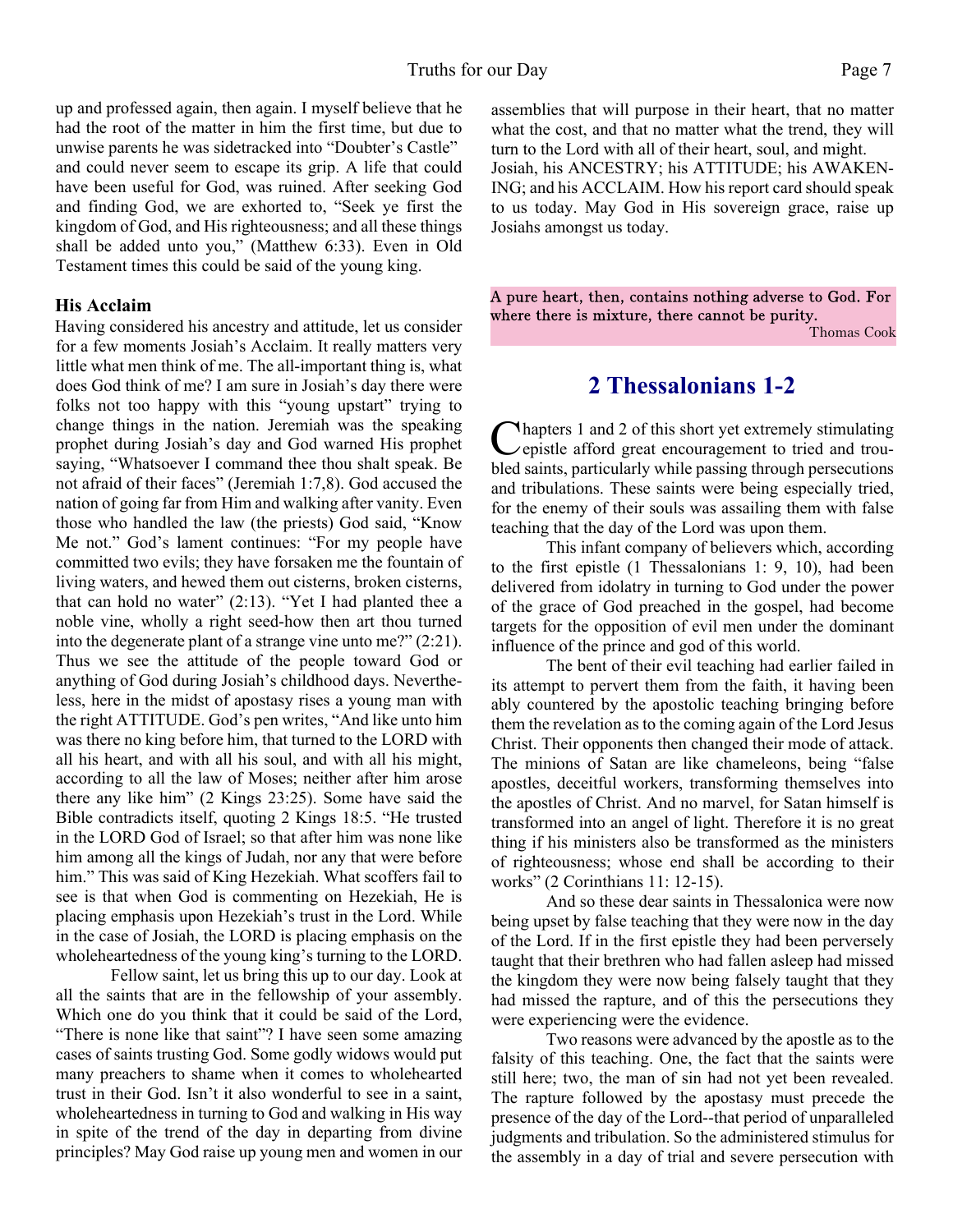its assault on hearts and minds by false doctrine is the anticipation of the revelation of our Lord Jesus Christ.

 Faith is encouraged by the apostolic ministry to look forward to that day with the certain knowledge that His coming for His own must first take place (2 Thessalonians 2: 1). In that day there shall most certainly be righteous recompense for those who have troubled the saints. Then, too, shall be redressed the trouble inflicted upon those who have suffered for their Lord during His absence and rejection. Then shall the erstwhile persecuted saints find:

"Each hope of glory gained, fulfilled each faithful word, and fully all to have attained the image of their Lord."

And then shall suffering saints, now witnessing in the measure of their love and fidelity to Him in the day of contrariety, shine forth in the radiance of His glory. For then shall He be displayed in glory to every creature in the universe by those who, cost what it may, have been His faithful witnesses in the world which crucified Him. "When He shall come to be glorified in His saints, and to be admired in all them that believe (because our testimony among you was believed) in that day" (2 Thessalonians 1: 10). This is the hope of the gospel and this is its consummation.

 But prior to the realization of this blessed hope there shall be, here in the place where their witness has been so faithfully borne, the consummation of evil. The apostasy —the giving up of the faith and truth of Christ—shall come. Between the rapture of the saints and the appearing of the Lord in power and great glory bringing His saints with Him, there shall be on earth the presentation and acceptance of the devil's masterpiece, the revelation of the man of sin, the son of perdition. This shall be the crowning blasphemy of the mystery of lawlessness, initiated in Genesis 3: 5 when our first head, Adam, succumbed to the proffered bait in Eden, "ye shall be as gods." "This is that spirit of antichrist, whereof ye have heard that it should come; and even now already is it in the world" (1 John 4: 3). Indeed, the whole sphere of professing Christendom is leavened with it.

Everyone who honors the name of the Father and the Son can expect to be despised and to suffer reproach.

 Such, most blessedly, shall receive the comfort and sympathy of their blessed Lord, expressed in those feeling words, "Be thou faithful unto death and I will give thee the crown of life" (Revelation 2: 10).

 The Day of the Lord cannot come while the Assembly is still upon earth. Before it does come the Lord Himself shall have come for His own and they all shall have been "gathered together unto Him" (2 Thessalonians 2: 1). Then, and only then, can the apostasy—the general and public renunciation of the faith of the Son of God—take place.

There shall no longer be any element of faith in apostate Christendom, for all that is held forth in the claims of the man of sin shall only be presented to the senses of men. Note 2 Thessalonians 2: 9: "whose coming is after the working of Satan with all power and signs and lying wonders."

 These latter, "powers, signs, and wonders," had already been used on the day of Pentecost (Acts 2: 22) with regard to the witness of the Holy Spirit as to the life and ministry of our Lord Jesus Christ— "a Man approved of God among you."

 Here, as connected with the man of sin, we further read, "And with all deceivableness of unrighteousness in them that perish; because they received not the love of the truth, that they might be saved. And for this cause God shall send them strong delusion, that they should believe a lie; that they all might be damned who believed not the truth, but had pleasure in unrighteousness."

 So long as the Assembly is here the restraining presence of the Spirit will be exercised. There is "What withholdeth" may refer to divinely instituted authority in government among men. For this see Daniel 2: 37; Romans 13: 1-4 and John 19: 8-11. 2 Thessalonians 2: 7, refers undoubtedly to the Holy Spirit Who dwells in the Assembly as the temple of God (see 1 Corinthians 3: 16 and 2 Corinthians 6: 16). When "the coming of our Lord Jesus Christ, and . . . our gathering together unto Him" occurs, the restraint which the Spirit exercises as being in the Assembly shall be withdrawn also.

 The march of lawlessness shall then receive great momentum. That which presently is working "mystery" not generally apparent, being known only to those who have eyes to see and ears to hear—shall develop rapidly. When once it reaches its peak as it shall do when the man of sin —so different from the Lord Jesus, the Man of God's pleasure—claims for himself what is due to God (Revelation 13: 11-17; 2 Thessalonians 2: 4). then shall the Lord Jesus be revealed from heaven and shall consume the man of sin "with the breath of His mouth and shall destroy with the brightness of His coming."

 All who, in the meantime, received not the love of the truth, shall be damned along with the devil and his deputies, the Roman beast and the man of sin —the antichrist.

 May we ever thank God that He has "from the beginning chose you (us) to salvation through sanctification of the Spirit and belief of the truth; Whereunto He called you (us) by our gospel, to the obtaining of the glory of our Lord Jesus Christ." Let us all join therefore with the apostle Paul in giving thanks to our God for having enlightened us as to the trend of evil and of its deserved end under righteous judgment. May we also, in the purifying power of our blessed hope with its encouragement, "stand fast" and "hold fast" the traditions or instructions, which we have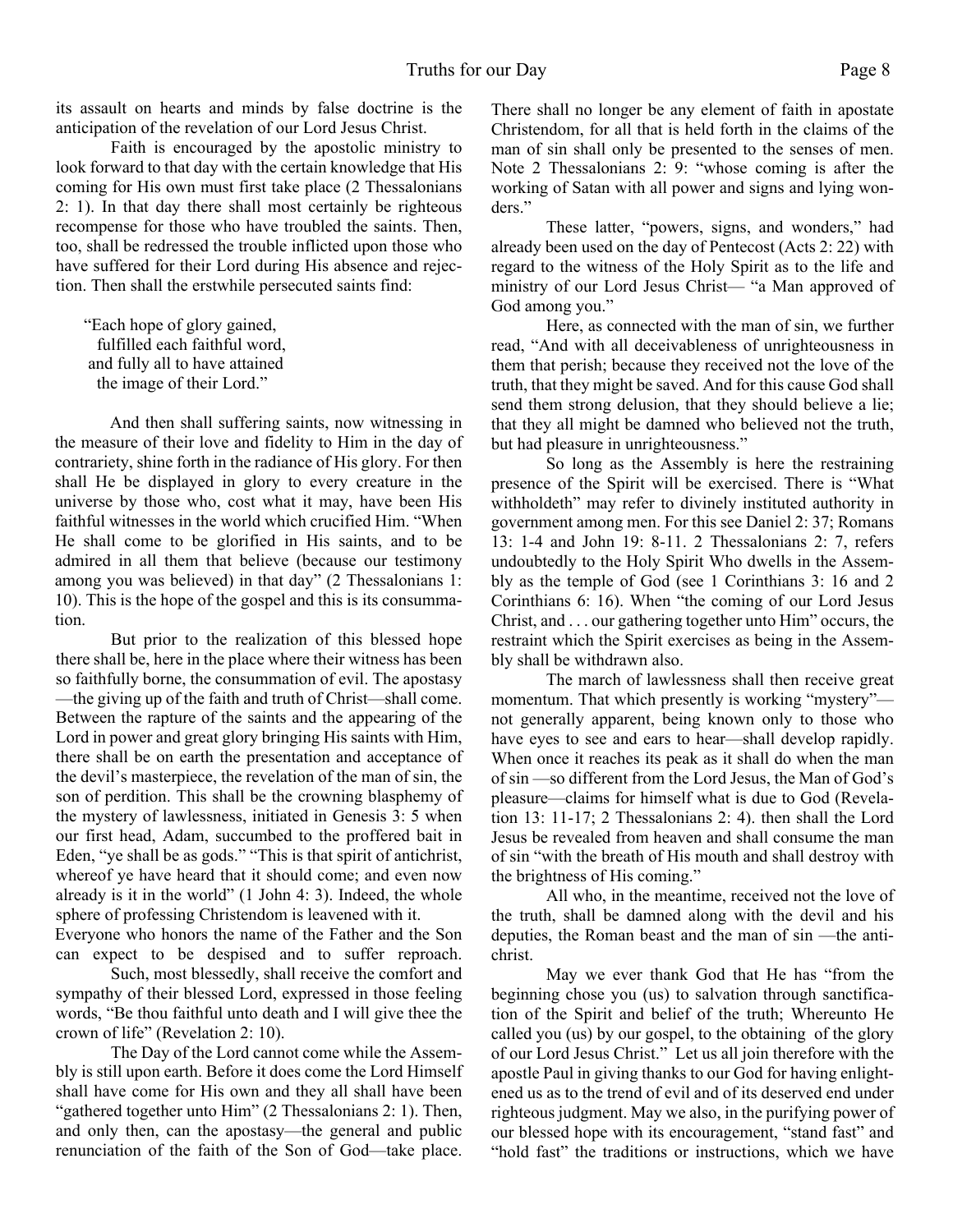been taught, whether by word or apostolic epistle. May we do so until we meet our precious Savior and see Him face to face in our Father's house in heaven.

Prayer, preaching, patience and perseverance are four P's that should go together in a Servant of God.

# **Prophets and Ministry**

*Joel Portman*

#### Hebrews 1:1-2

A study of the prophets of God contains in it some<br>elements of encouragement as well as some for our<br>warning. We can learn basic and important truths regarding study of the prophets of God contains in it some elements of encouragement as well as some for our our own responsibility to God and men now, especially with regard to those who seek to teach and guide the Lord's people in local assemblies in our day. Paul's teaching in 1 Corinthians 3:6-15 may have a general application to all believers in assembly fellowship, but the entire passage is directed toward those who were continuing the work which he and Apollos had begun, namely the planting of the Word and its watering, with the fruit that would result.

We see the same warning by our Lord in Matthew 7:15-20, which passage, though it applies generally to all, contextually is directed toward the prophets and the kind of fruit that their preaching yields. So that what is ministered publicly in assemblies bears heavy responsibility in view of its results, which may be for good and blessing, or may result in decline and degeneration.

# **General Observations**

Two expressions seem fairly closely linked pertaining to these men: "Man of God" and "Prophet".

1. "Man of God" seems to indicate the character of the person, stressing their responsibility toward God and and representation of God toward men. FM: Moses (6x) Deut. 33:1. Thirteen men are called "man of God." One was an angel (Judges 13). Four references give no name.

2. "Prophet" relates to their function, their office, and is applied with regard to their ministry toward men. This word comes from a root word related to "seer." It indicates one who sees the unseen, who is in touch with God or receives messages to deliver to men (or who formulates them falsely and pretends to deliver God's Word). However, God can also use false prophets such as Balaam.

There are at least  $36$  prophets  $+$  Christ in Scripture. Three are unnamed, Four are little known. Five were women.

3. Not all men of God were prophets: Timothy is one example (in the true sense of word). Not all prophets were called men of God, such as Balaam, Hananiah (Jeremiah 28), Barjesus (Acts 13), Old prophet, (1 Kings 13), False Prophet, (Revelation 16).

4. Several root words are used for Prophets and Prophecy.

Nabi (#5030) may have a root meaning "to bubble up, spring forth" and thus "to utter." This is the original word found in the Pentateuch and later. It indicates one who speaks for God, an ambassador, to make His will known to men. He is God's Mouthpiece. 1 Peter 4:11... "as oracle of God." This carries the thought of a "friend of God" (Abraham), one who is on speaking terms with God. It is also used for Aaron in Exodus 7:1. There Moses is seen as God, speaking through Aaron to Pharaoh.

Ra-ah (#7200) means "to see," so it indicates those who saw visions and gave them.

Other words are also used: Chazeh (chazon) #2374 also means "to see" 2 Samuel 24:11.

 The word used in the New Testament is "prophetes" (#4396), which means an interpreter of oracles or hidden things, one who speaks for another, for God, His spokesman.

The meaning as "one who predicts" is post-classical, and is not the exact idea in the New Testament, even though prediction may be a part of prophecy. **Locke** says: "Prophecy comprehends three things: prediction; singing by the dictate of the Spirit; and understanding and explaining the mysterious, hidden sense of Scripture by an immediate illumination and motion of the Spirit."

There are 16 Old Testament prophets whose prophecies form part of the inspired canon. These are divided into four groups:

1. The prophets of the northern kingdom (Israel), viz., Hosea, Amos, Joel, Jonah.

2. The prophets of Judah, viz., Isaiah, Jeremiah, Obadiah, Micah, Nahum, Habakkuk, Zephaniah.

3. The prophets of the Captivity, viz., Ezekiel and Daniel.

4. The prophets of the Restoration, viz., Haggai, Zechariah, and Malachi.

In addition, there are many more "minor" prophets, some whose names are not mentioned, but who were vital to the fulfillment of God's purposes as they delivered direct messages from God to the people.

Sometimes we have heard it said, that God ruled His people by the priesthood (His first intention), but when the priesthood failed, then God allowed Kings. When the Kings failed, we find that prophets were predominant. However, that is not absolutely true! Prophets had a function prior to Samuel (though not so prominent), and they functioned strongly during the time of the Kings. God has His unique ways of speaking to His people.

We might modify that statement to say that the Priesthood was to rule for God and to speak for God. When the Priesthood began to fail in Judges and following, God began to speak to His people through prophets and rule them through Kings.